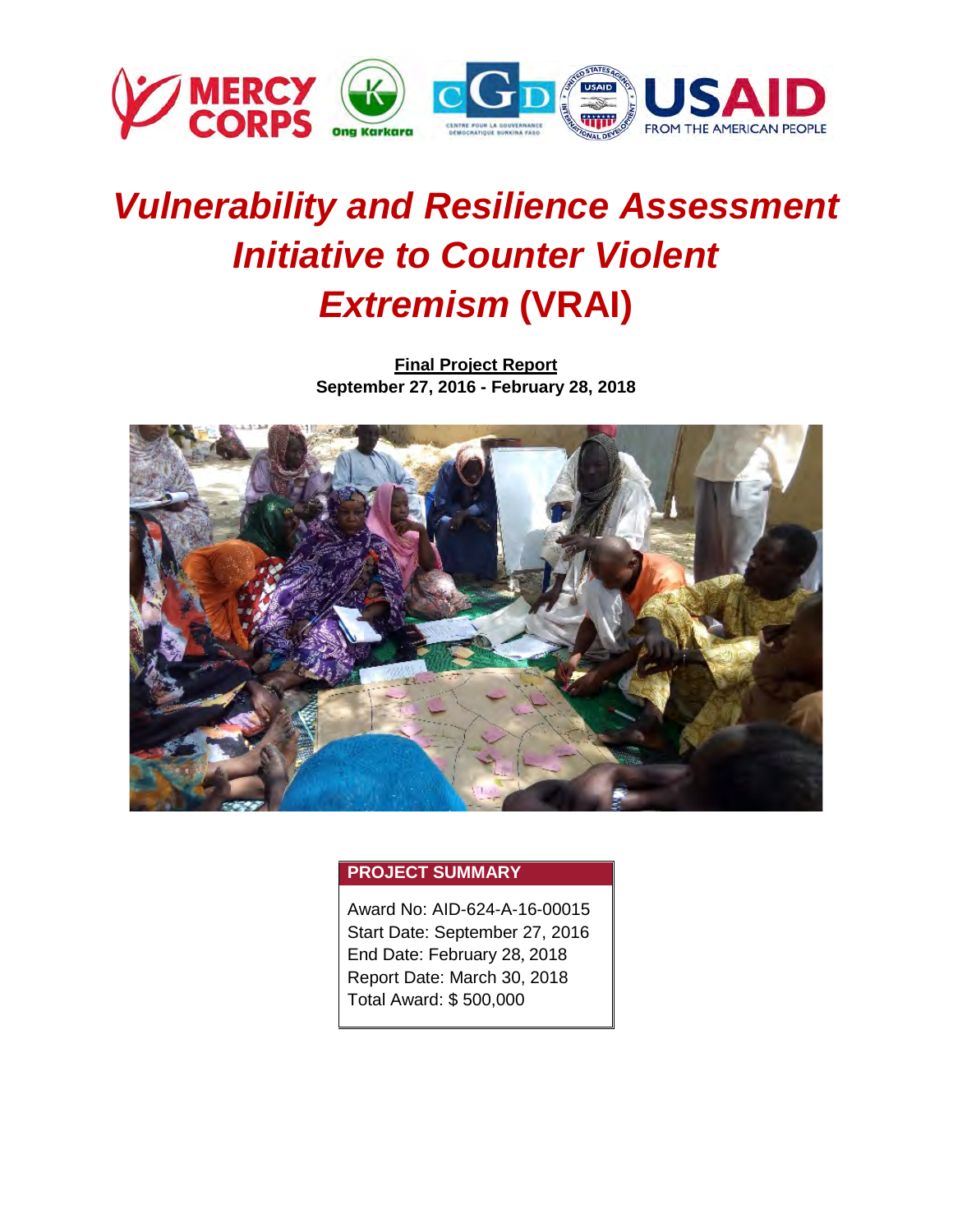# **I. Executive Summary**

Mercy Corps has been implementing the USAID-funded *Vulnerability and Resilience Assessment Initiative to Counter Violent Extremism (VRAI)* program since September 2016.This program was developed to promote peace and stability in West Africa through the design of replicable data collection tools, which will enable national, regional and local level state and civil society practitioners to identify communities most vulnerable to recruitment by violent extremist organizations (VEOs).

Mercy Corps partnered with local organizations in three regions, including two in Niger (Diffa and Tillabéry with partner Karkara) and one in Burkina Faso (with partner Centre de Gouvernance Démocratique (CGD)).

Mercy Corps carried out phase one of the assessment in March 2017 in the Diffa region of Niger; phase two from July - August 2017 in the Gorom-Gorom commune of Burkina Faso; and phase three from October - November 2017 in the Tillabéry region of Niger (see below).

| Country      | Region          | Commune           | <b>Status</b>                                              |  |
|--------------|-----------------|-------------------|------------------------------------------------------------|--|
| Niger        | Diffa           | Diffa             | Shares a border with northern Niger and Chad along the     |  |
|              |                 |                   | Lake Chad Basin where Boko Haram is most active. Semi-     |  |
|              |                 | Mainé Soroa       | regular attacks in Diffa by Boko Haram, large numbers of   |  |
|              |                 |                   | IDPs and refugees/returnees from Nigeria. Many             |  |
|              |                 |                   | communities are believed to be susceptible to recruitment  |  |
|              |                 |                   | by Boko Haram.                                             |  |
|              | Tillabéry       | <b>Banibangou</b> | Shares border with Mali to the north. Mali-based           |  |
|              |                 | Tondikuindi       | extremist groups are active in the region and are believed |  |
| Burkina Faso | Sahel - Oudalan | Gorom-Gorom       | to be recruiting among potentially disaffected local       |  |
|              |                 |                   | <i>populations.</i>                                        |  |

All of the deliverables were successfully met in the project. There was, however, a delay due to the complex and evolving security situation in the implementation areas and two no-cost extensions were granted to finalize the objectives of the project. Various reports and learning materials were developed at the end of the project, which can be used by donors, practitioners and stakeholders to replicate the assessments completed by Mercy Corps and partners. In addition, data was collected and collated from three regions, including via 705 households surveys; 86 focus groups; 35 local authority questionnaires; over 30 participatory mapping exercises with communities and leaders; and over 30 meetings to prepare and validate the village selection tool (VST) criteria with commune and community leaders, which set the stage and context for all of the research VRAI completed.

# **1. Describe accomplishments in accordance with the program description.**

Over the course of the project, Mercy Corps and its local partners achieved all of the planned results. VRAI was designed in response to the evolving threat of violent extremist (VE) groups in West Africa and the lack of harmonized tools to identify factors of community vulnerability to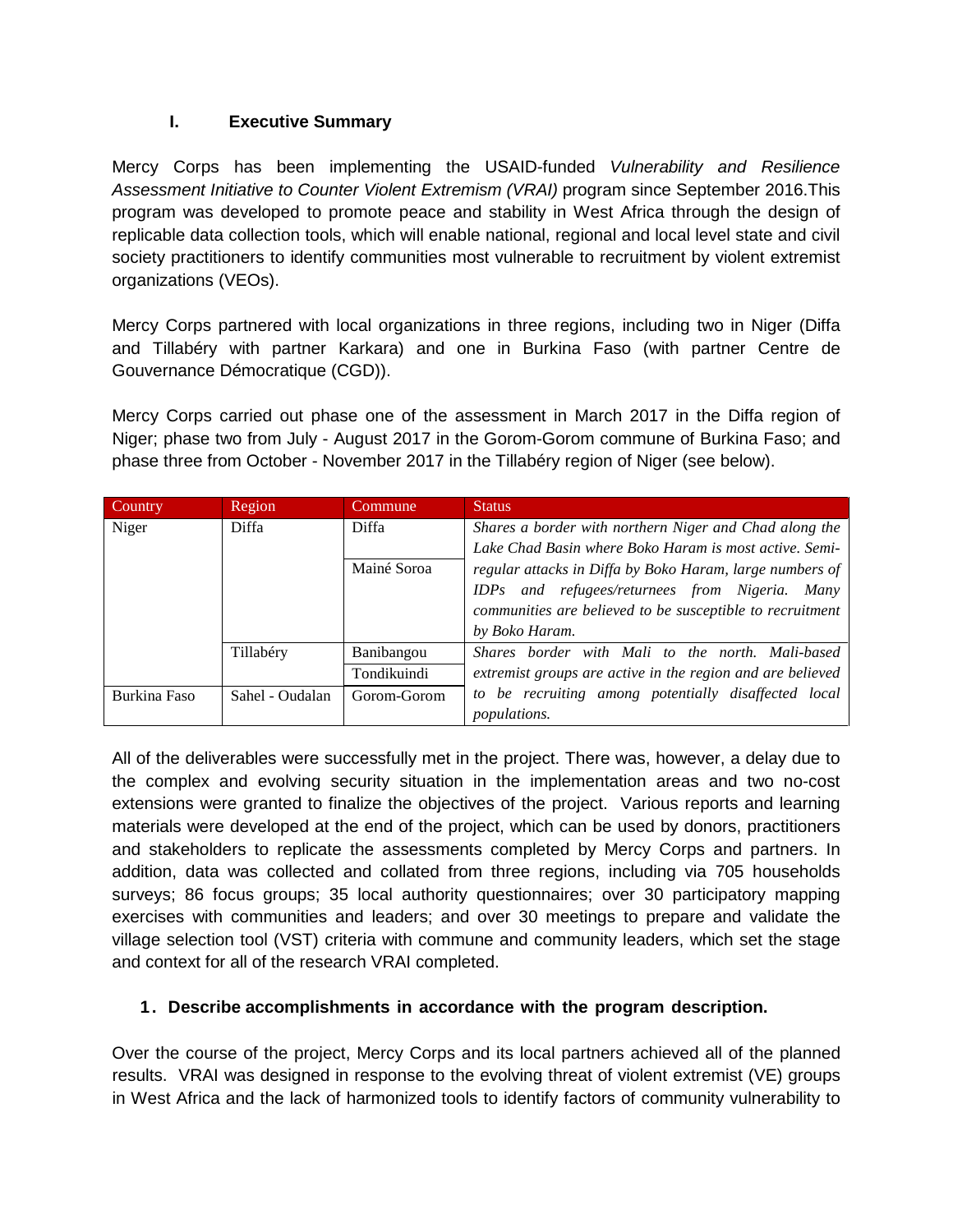VE. VRAI aimed to promote peace and stability in West Africa through the use of innovative and adaptive tools that identify community vulnerabilities and resilience capacities to inform effective CVE interventions. **The program achieved this goal through two objectives, which were fully met by the end of the project in February 28, 2018:**

- **1) Developed and piloted a set of gender sensitive tools that measure the vulnerabilities of communities to VE groups; and**
- **2) Established feedback loops and disseminated learning related to the tools and the tool development process to ensure usage by relevant actors.**

The VRAI program covered three regions in two countries, including Diffa and Tillabéry in Niger and the Sahel Region in Burkina Faso. Mercy Corps began implementing the program in September 2016 in partnership with Karkara (in Niger) and the Center for Democratic Governance (CDG in Burkina Faso) and closed on February 28, 2018 (after no-cost extensions).

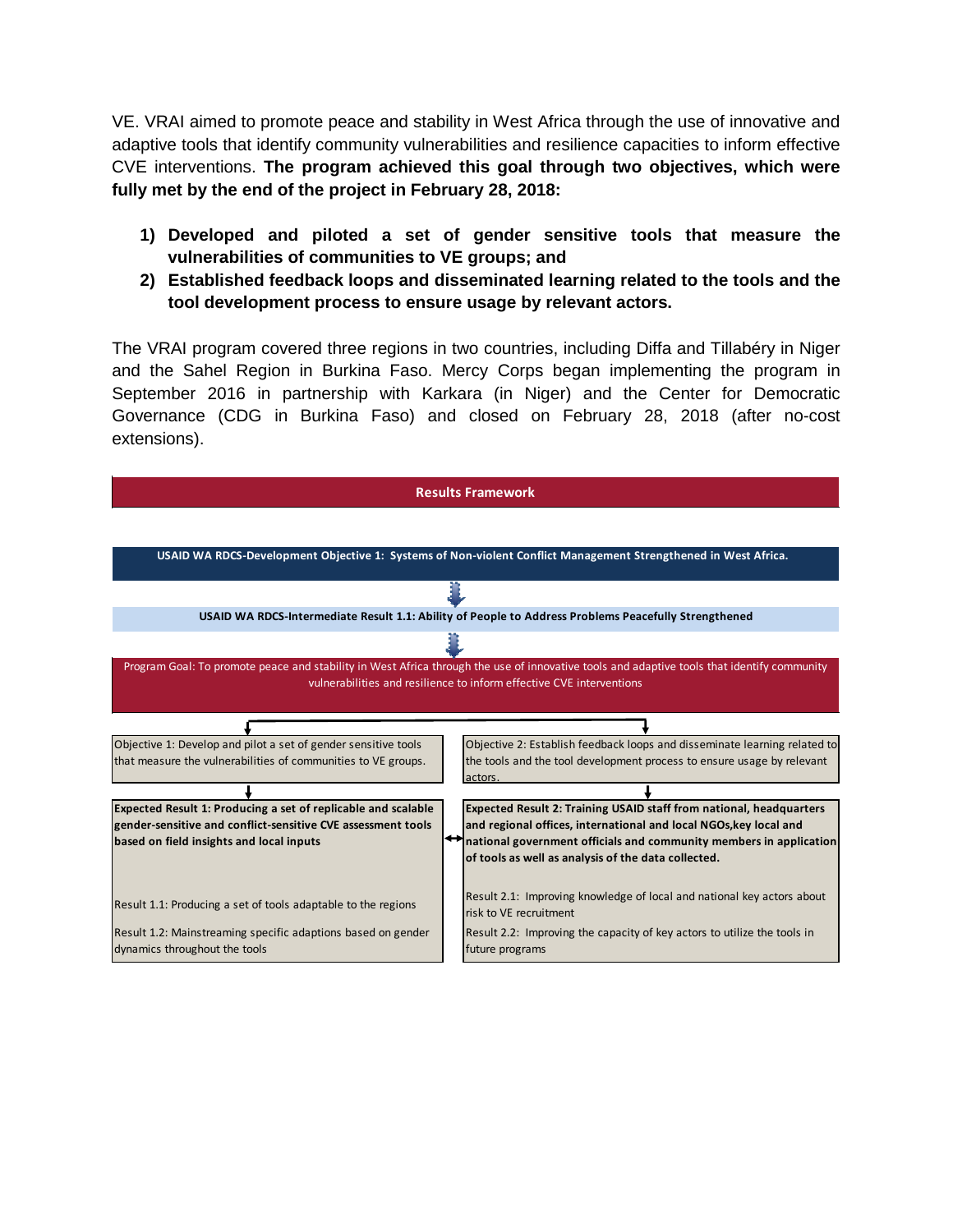# **2. A comparison of actual activities and results with the plan established for the life of the project (presented in narrative and table format).**

#### **Description of Activities Achievement Quantitative and Qualitative Description Achieved Ongoing No Program start-up activities** Update and approval of the activities work plan, including workplan narrative. X Annual work plan approved by USAID Elaboration and approval of the Branding and Marking plan X VRAI Branding and Marking plan completed, approval from USAID received. Signature of sub-agreements with local partners X | | | Sub-award agreement signed with Karkara Sub-award signed with CDG Security assessment in target zones (Diffa & Tillabéry in Niger and the Sahel region in Burkina Faso) X Assessment carried out by Mercy Corps' national and regional security advisors (final report available) Recruitment of a research consultant X After a call for applications, a local and international consultant were identified; both met and exceeded deliverables and worked well with Mercy corps. Program kick off meeting  $X = \begin{vmatrix} X & 1 \end{vmatrix}$  The kick off meeting was held in December 2016, in the presence of the USAID Representative in Niger and several key government figures. Baseline assessment  $X = \begin{bmatrix} 1 & 2 & 3 \\ 3 & 4 & 5 \end{bmatrix}$  Baseline completed in January 2017. Objective 1: Develop and pilot a set of gender sensitive tools that measure the vulnerabilities of communities to VE groups A1.1 Conduct a rapid scan of existing CVE approaches, frameworks and methodologies X A desk review/rapid scan of existing CVE approaches, frameworks and methodologies has been done and a report has been issued and shared with USAID. A1.2 Engage key state, traditional, and civil society stakeholders in consultations and finalize the Village Selection Tool (VST) X Based on the desk review, a set of VE risk factors has been produced and shared with and reviewed by stakeholders during the first steering committee meeting of the project. The village selection tool (VST) was validated with local stakeholders in January/February 2017. This tool was revised again before the Burkina Faso activities and is included in the index of documents produced, as well as a recommended update to the tool. A1.3 Use the VST tool to rank vulnerable villages in selected regions X Completed for the Diffa region of Niger; Oudalan in Burkina Faso and Tillabéry, Niger. Stakeholders validated the VST in each location. A1.4 Work with local partners to adapt the tools X This work took place throughout the process of development, testing and refinement of tools in all three locations. A1.5 Validate the VST with selected communities X Completed in all three locations. A1.6 Hold presentations with key stakeholders to adjust tools X Completed following the initial test of the tools in Diffa; validated for Burkina Faso and Niger. A1.7 Revise tools based on community input and conduct two more iterations X Completed by November 2017. Objective 2: Establish feedback loops and disseminate learning related to the tools and the tool development process to ensure uptake and **usage by relevant actors** A2.1 Establish participatory feedback mechanisms within communities X Following the initial test of the tool, this was completed for all communities where VRAI was implemented; the process was fully

#### **2.1 Program achievements**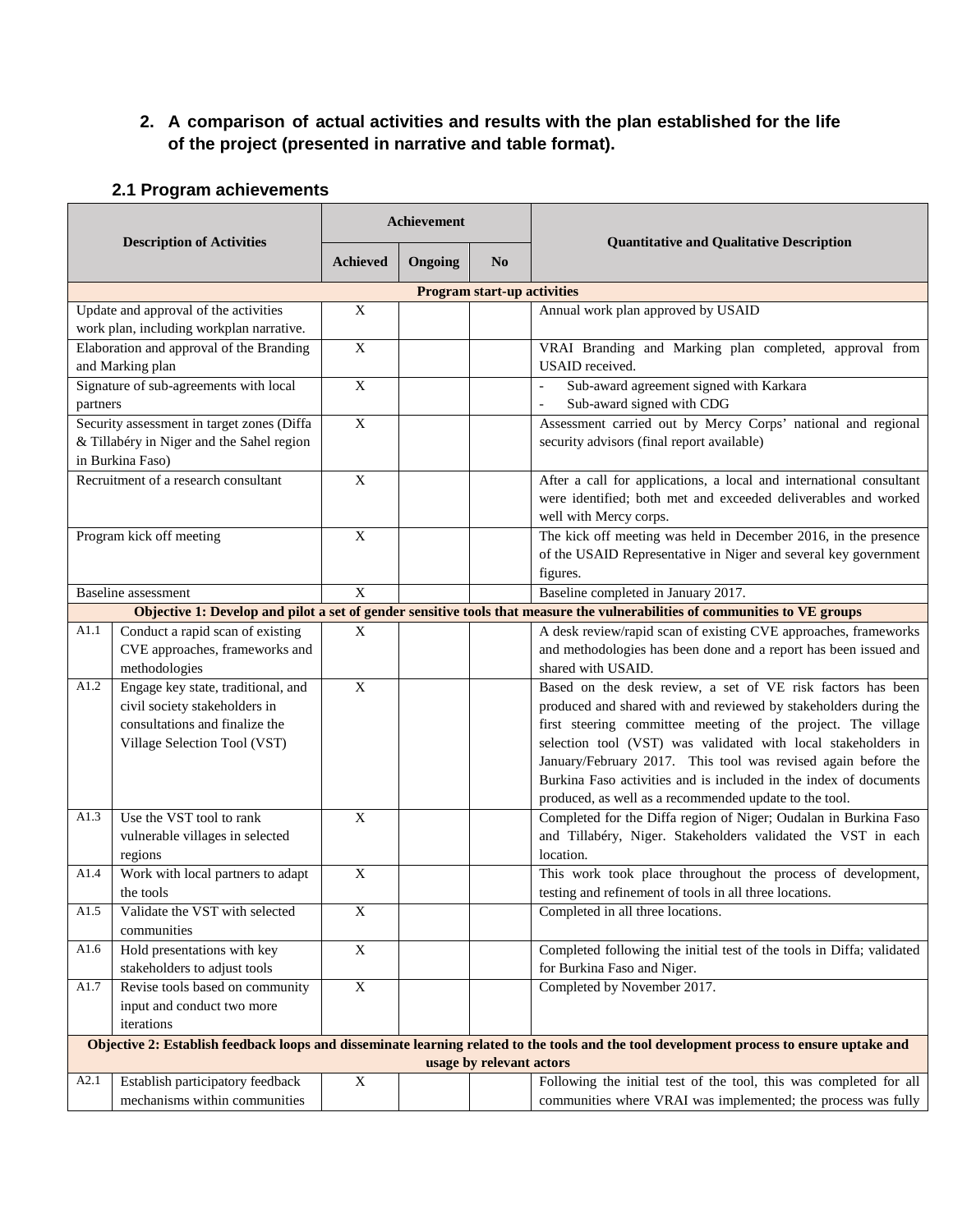| <b>Description of Activities</b> |                                                                                                                                              | <b>Achievement</b> |         |    | <b>Quantitative and Qualitative Description</b>                                                                                                                                                                                                                                                                                                                                                                                                                                                                                                                                                                                                        |  |
|----------------------------------|----------------------------------------------------------------------------------------------------------------------------------------------|--------------------|---------|----|--------------------------------------------------------------------------------------------------------------------------------------------------------------------------------------------------------------------------------------------------------------------------------------------------------------------------------------------------------------------------------------------------------------------------------------------------------------------------------------------------------------------------------------------------------------------------------------------------------------------------------------------------------|--|
|                                  |                                                                                                                                              | <b>Achieved</b>    | Ongoing | No |                                                                                                                                                                                                                                                                                                                                                                                                                                                                                                                                                                                                                                                        |  |
|                                  |                                                                                                                                              |                    |         |    | participative.                                                                                                                                                                                                                                                                                                                                                                                                                                                                                                                                                                                                                                         |  |
| A2.2                             | Distill gender dynamics and<br>develop recommendations for<br>gender sensitive application of the<br>tools.                                  | $\mathbf X$        |         |    | After the tools were developed, a team of gender experts and<br>advisors in Niger reviewed the documents to ensure gender was<br>specifically accounted for – updates were made and the tools were<br>finalized. As the tools were tested, additional adjustments were<br>made to questions and grouping of women, men and youth to<br>ensure all voices were adequately heard and recorded in the<br>assessment. For example, the first field test in Diffa, did not include<br>a focus group of young men, this was corrected for the two<br>additional assessments given the importance of this issue within the<br>context of youth and young men. |  |
| A2.3                             | Establish two national learning<br>exchanges fora to share<br>experiences, challenges and<br>insight on VRAI's approach.                     | $\mathbf{X}$       |         |    | A National Forum in Ouagadougou, Burkina Faso was held in<br>January 2018 and a National Forum in Niamey, Niger was held in<br>January/February 2018. In addition after each forum, training and<br>learning exchange took place for practitioners and stakeholders to<br>work together to better understand the tools and provide feedback<br>to the VRAI team to further improve the tools.                                                                                                                                                                                                                                                          |  |
| A2.4                             | Organize two training sessions for<br>national and regional USAID<br>staff, government and civil<br>society actors, and community<br>leaders | X                  |         |    | As noted above, two training/learning exchanges took place each in<br>Ouagadougou and Niamey.<br>In addition, presentations were given to the U.S. Embassies in<br>Ouagadougou and Niamey and included participants from USAID,<br>the Department of State and the Department of Defense.                                                                                                                                                                                                                                                                                                                                                              |  |

# **2.2 Program Achievements Narrative**

VRAI was based on an adaptive and collaborative research model that emphasizes a pragmatic approach focused on the development and refinement of tools and community participation. VRAI's strategy enabled it to be adaptable in a complex and constantly changing environment while remaining relevant to the global and regional context. The tools developed by the project were tested in Diffa, and observations were noted to refine the tools for the next phases of the study in the Sahel region of Burkina Faso and Tillabéry, Niger.

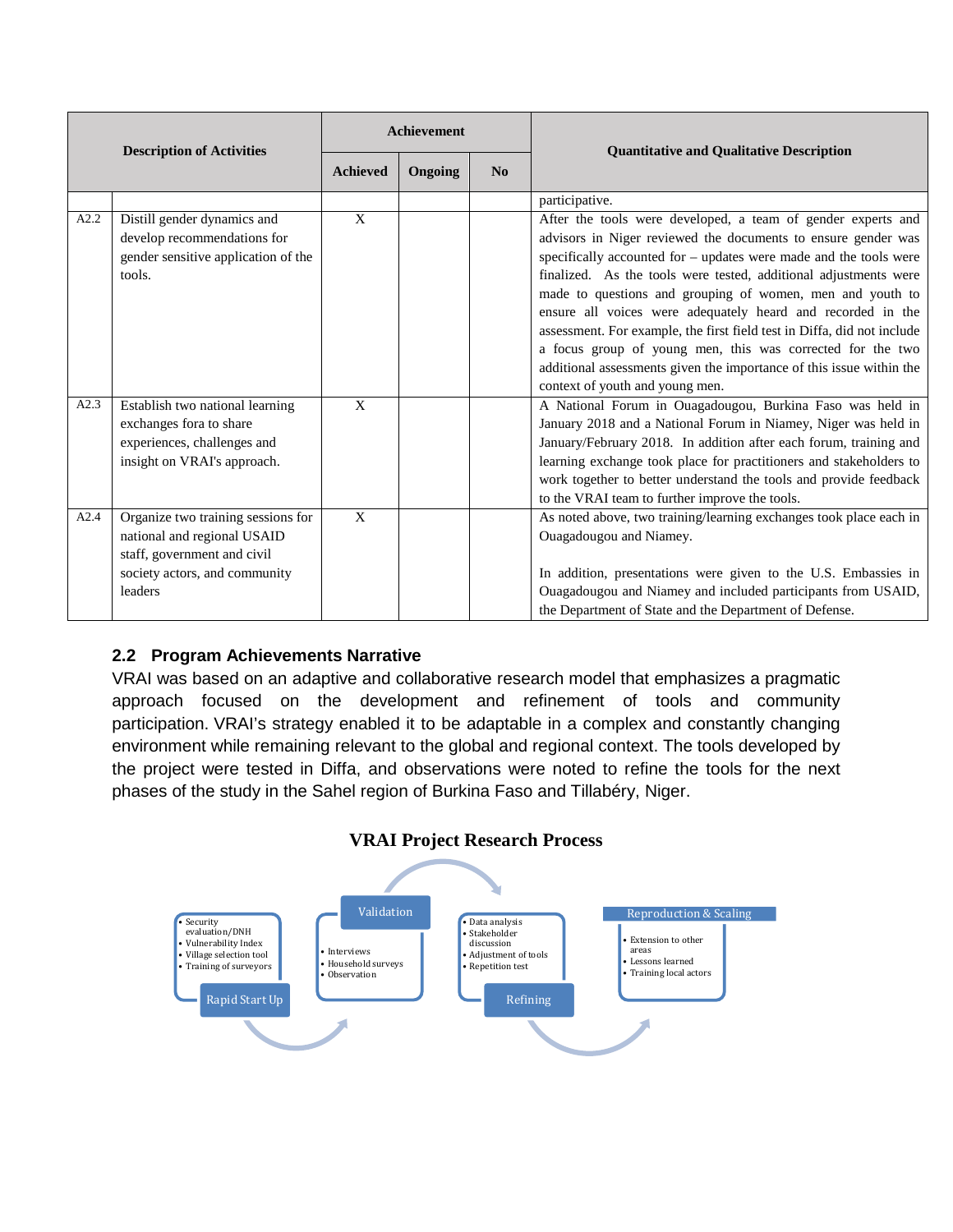The project met all of its deliverables, although there were some delays in implementation, notably, the length of time to develop the village selection criteria for the first pilot in Diffa, the amount of time to assess each of the villages in Diffa and Mainé Soroa, and the implementation of the tools in Diffa for the pilot. We initially assumed this would take around three months; however, it took closer to six months.

Select key findings are noted below, however, more information can be found in the full research reports that were produced following each phase of the study, as well as the final synthesis report which synthesized each of the earlier reports.

### **Key Findings**

While the primary purpose of the VRAI project was to design a set of replicable data collection tools, Mercy Corps recognizes that the data it collected while designing and testing these tools is nevertheless important and worth discussing.

The data collected from Diffa, Gorom-Gorom, and Tillabéry indicates that multiple factors play a role in driving people to engage in violent extremism (VE). These include the perception that VEOs provide easy access to financial and personal gain, as well as grievances toward the central government that could be exploited by VEOs.

- Participants perceived socio-economic factors as the most significant types of vulnerability factors in all three of VRAI's regions.
- Participants perceived having a culture of non-violence, the existence of inter- and intracommunity dialogue, and possessing a religious conviction that opposes violent extremism as the most significant types of resilience factors.
- Following revisions to the VST and the suite of participatory community research tools used in Diffa, the VST became more capable of identifying the communities most vulnerable to recruitment by violent extremist groups.

After the data collection was completed and the reports drafted, a series of reviews took place between Mercy Corps, its partners, stakeholders and eventually USAID Niger and Burkina Faso, as well as West Africa, which provided critical insight and guidance in finalizing the reports for each region.

Mercy Corps also successfully closed the agreements with our two local partners Karkara (Niger) and CGD (Burkina Faso) after organizing and disseminating our lessons learned and results at two national forums and training sessions: one in Ouagadougou, Burkina Faso from January 24-25, 2018; and another in Niamey, Niger from January 31 to Feb 1, 2018. These national forums and trainings included stakeholders, practitioners, community members and local, religious and traditional leaders, researchers from universities throughout both countries and USAID staff. The forums and trainings together reached over 80 individuals.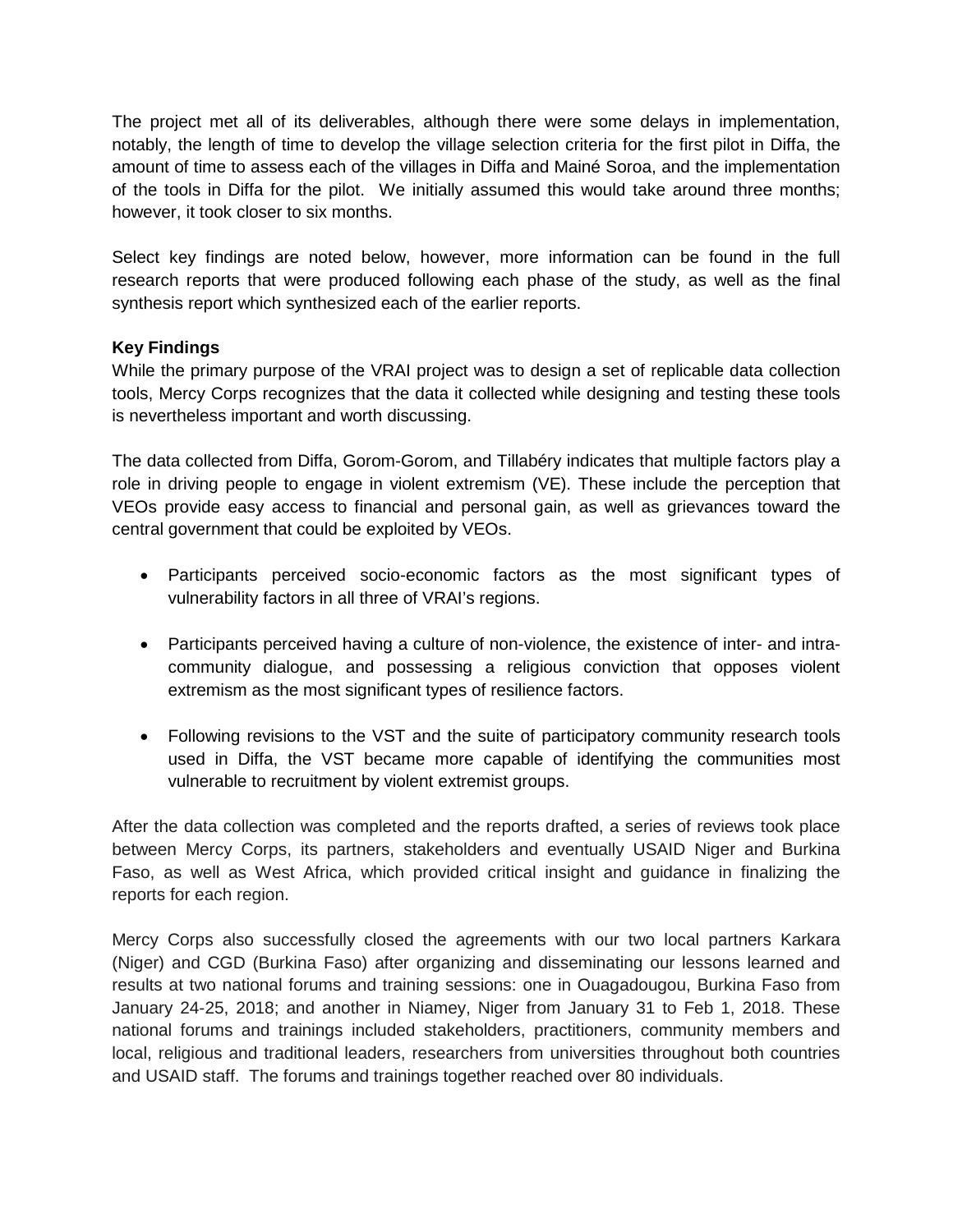# **3. Describe reasons why targets were not achieved or surpassed and why activities were delayed or not carried out, if appropriate.**

All of the targets for the project were achieved; however there was a delay in the project primarily due to insecurity and the significant amount of data to be collected, collated and analyzed in a fluid environment. The major factors for the delay included:

- The fluid security situation in all three locations, which required continual re-assessment and adjustment of work, activities and teams;
- Identifying qualified and proficient data collection teams as it was important to use local individuals for cultural, language and participatory reasons;
- The shear amount of data collected and processed from the communities in each of the three locations; and the synthesis of this data in both French and English;
- The fact that the data collected from Diffa was collected via paper, as opposed to electronic tablets like the ones used in Gorom-Gorom and Tillabéry;
- Staff turnover from key technical teams in headquarters and country-level.

For example, as a result of the fluid security environment in Tillabéry, Mercy Corps needed to identify other suitable villages where data collection could safely take place instead of the 10 originally identified by the Village Selection Tool. These delays led Mercy Corps to request and receive a no-cost extension extending the program to have an end date of February 28, 2018. This new end date allowed Mercy Corps sufficient time to finalize all of the necessary reports, prepare and deliver the national-level forums, dissemination meetings and training workshops, and successfully close-out the program.

# **4. Success stories, including examples of synergy and collaboration with partners.**

A major success of the project was the use of a participatory community action research approach to implement the project. This approach allowed community and commune leaders to guide the process and also engaged community members who let their voices be heard regarding violent extremism in their community.

Mercy Corps worked closely with government agencies in both countries and had a local staff on the ground, including the Program Manager, researchers, enumerators and monitoring and evaluation staff. This made a significant difference in our ability to learn about communities, the context and to ask very sensitive and at times, taboo questions about violent extremism and resilience in communities.

One of the major results of this research was the response from community and commune leaders who were extremely supportive in ensuring the project could progress, even in tenuous security situations, but also the support they requested after to develop action plans to continue to discuss and address the issue of extremism in their communities. Every commune and community in which we worked asked for follow on activities and guidance to continue the discussions and take the learning from VRAI to the level of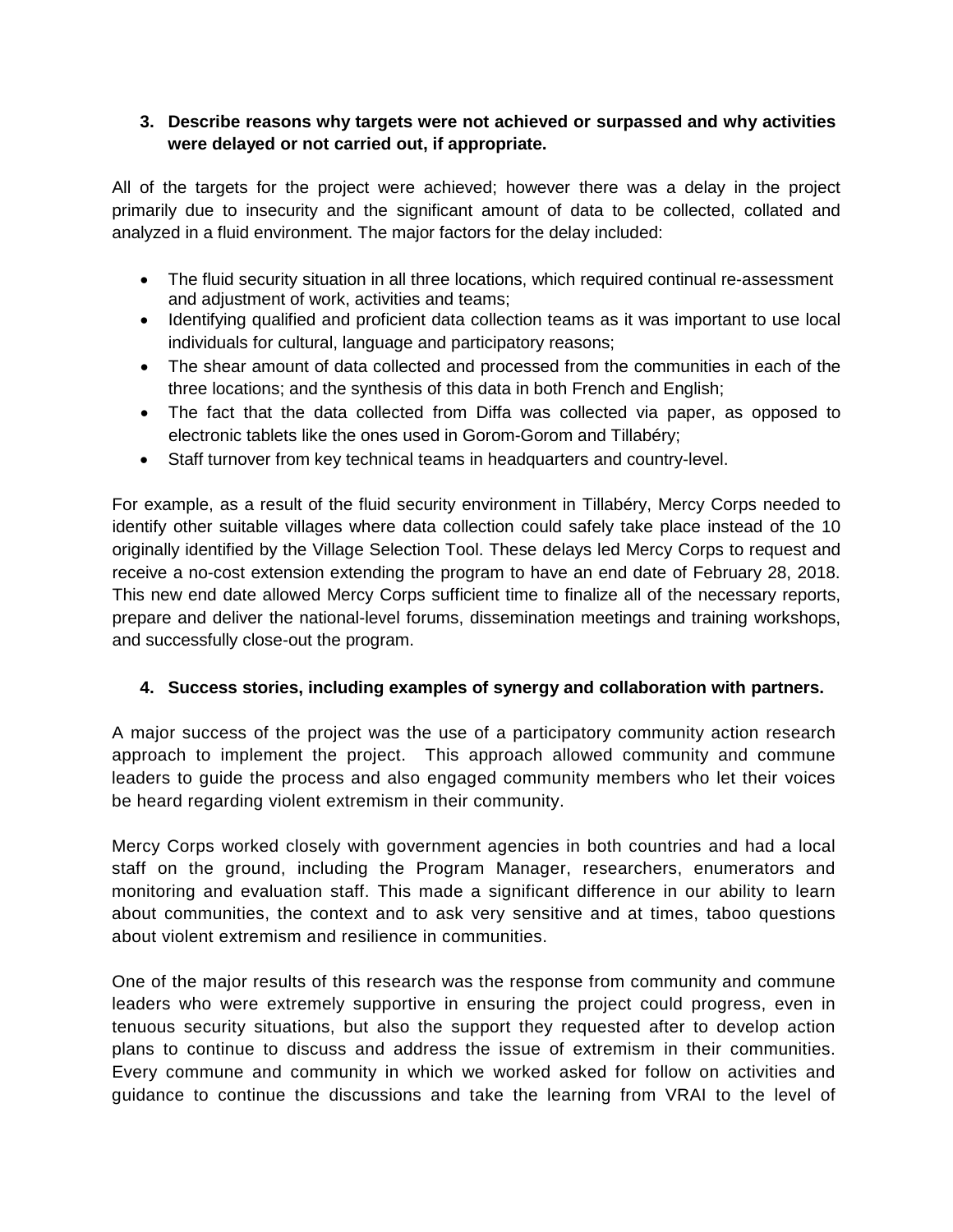implementation. Mercy Corps is exploring how best to do this with existing programs and local partners, as well as advocacy within the communities.

# **5. A summary of progress made in achieving indicator targets during the activity implementation (based on valid data collection and analysis and credible baseline).**

As this was a pilot research project, a true baseline was difficult to implement and not entirely appropriate. However, a qualitative baseline was developed, which also helped inform the startup and data collection of the project. The baseline is described below. A formal endline evaluation was not appropriate to implement, however, all of the projects reports and deliverables are listed below in the last section of the report.

For the baseline study for this research project, Mercy Corps used qualitative data collection methods, specifically individual, semi-structured interviews carried out in person and over the phone. However, in the Commune of Mainé-Soroa in Diffa we also carried out a focus group with targeted group of stakeholders (community leaders and key actors). Mercy Corps developed two interview guides for data collection: one for community leaders and another for key actors. The distinction was made so that we could collect relevant information from community leaders who might employ informal rather than formal tools to assess vulnerability and resilience. On the other side, key actors were defined for the purposes of this baseline assessment as people belonging to an organization, whether public or non-governmental, who intervene in the CVE space. Data collection for the baseline took place from January 11-24, 2017. The Mercy Corps team recruited two assistants to assist in data collection. One conducted interviews in Niamey and telephone interviews with actors in Tillabéry and the Sahel Region of Burkina Faso. The second facilitated data collection in Diffa. Interviews took place in the offices of stakeholders in Niamey and in Diffa commune where the interviews took place in the municipality's conference room in Mainé-Soroa.

Results of the baseline showed that violent extremism is emerging in the regions of Tillabéry and Diffa in Niger and the Sahel region of Burkina Faso and stakeholders interviewed for this baseline listed several different factors that make communities vulnerable to violent extremism. Key areas that were highlighted by interviewees as being linked to vulnerability to VE, included: poverty, poor governance, borders/proximity of countries in conflict, heavy-handed government response, weak family/community ties and low levels of education. In addition, the baseline found that some resilience capacities were identified as important to assist communities in responding to and preventing violent extremism – these included: the availability of income generating activities, increased level of formal education and improved perception of an active and fair government. In the opinions of stakeholders interviewed, these capacities are critical to building resilience in communities in the face of violent extremism. The information collected during the baseline set the stage and foundation for the development of the VRAI research tools, the implementation of the research, and the results that were found. It was also a key step in preparing information and solidifying stakeholder and partner engagement in the process, which lasted throughout life of the project.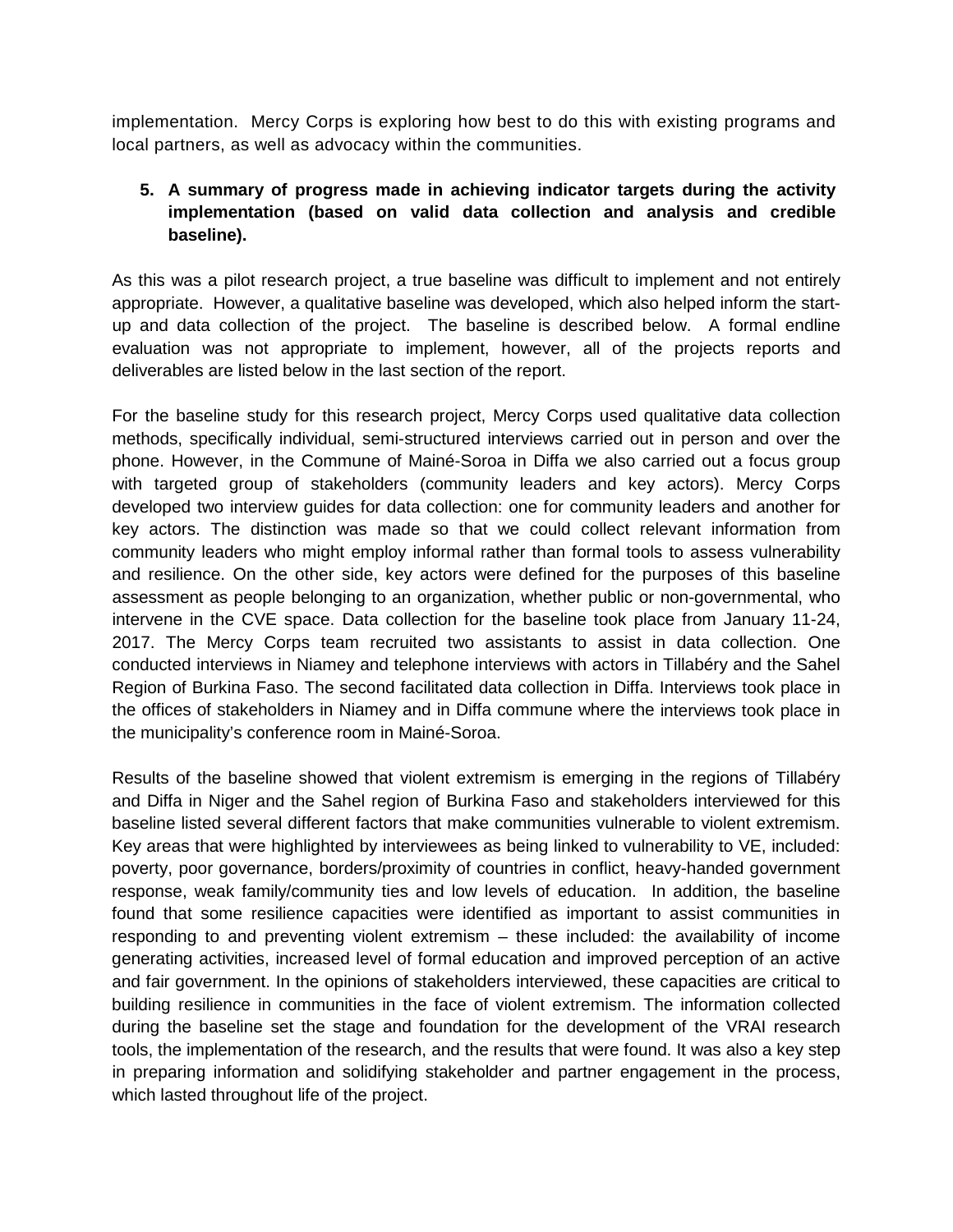Key results at the end of the project:

| <b>Monitoring and Evaluation Plan</b>                                                                                                                                                                                                                                                                                                                     |                                                                                |                                   |                                                                                                                                                           |  |  |  |  |  |
|-----------------------------------------------------------------------------------------------------------------------------------------------------------------------------------------------------------------------------------------------------------------------------------------------------------------------------------------------------------|--------------------------------------------------------------------------------|-----------------------------------|-----------------------------------------------------------------------------------------------------------------------------------------------------------|--|--|--|--|--|
|                                                                                                                                                                                                                                                                                                                                                           | <b>Indicator</b>                                                               | <b>Estimated</b><br><b>Target</b> | <b>Achieved</b>                                                                                                                                           |  |  |  |  |  |
| <b>Expected Result 1: Producing a set of replicable</b><br>and scalable gender-sensitive and conflict-<br>sensitive CVE assessment tools based on field<br>insights and local inputs<br>Result 1.1: Producing a set of tools adaptable to the<br>regions<br>Result 1.2: Mainstreaming specific adaptions based<br>on gender dynamics throughout the tools | Indicator 1: Number<br>of in depth rounds of<br>research to adapt the<br>tools | 3                                 | 3<br>(1 in Diffa, 1 in Gorom-Gorom<br>and 1 in Tillabéry)                                                                                                 |  |  |  |  |  |
| <b>Expected Result 2: Training USAID staff from</b><br>national, headquarters and regional offices,<br>international and local NGOs, key local and<br>national government officials and community<br>members in application of tools as well as analysis<br>of the data collected.                                                                        | Indicator 2: Number<br>of organizations at<br>learning events                  | <b>NA</b>                         | Over <sub>60</sub><br>(Over 30 at each event)                                                                                                             |  |  |  |  |  |
| Result 2.1: Improving knowledge of local and<br>national key actors about risk to VE recruitment                                                                                                                                                                                                                                                          | Indicator 2.1: Pre and<br>post survey showing<br>an increase in<br>knowledge   | 70%                               | Not completed; however,<br>discussions at the forums and<br>training showed a greater<br>understanding of the concepts,<br>tools and potential responses. |  |  |  |  |  |
| Result 2.2: Improving the capacity of key actors to<br>utilize the tools in future programs                                                                                                                                                                                                                                                               | Indicator 2.2:<br>Number of<br>participants at<br>learning events              | 70                                | <b>Over 110</b><br>(Over 80 total for the two<br>forums and trainings; over 30 at<br>the meetings at USG embassies)                                       |  |  |  |  |  |

In addition, the work with our two local partners showed their increased skills and abilities to refine the tools and adapt to the situation on-the-ground while implementing the study. This was evidenced by the rapid turn around and iterative feedback loops throughout the implementation. For example, when security issues threatened to derail activities – our partners pivoted effectively and kept the project on track. Our partners also demonstrated increased ability to contribute to effective M&E mechanisms, as we collected information, collated the data and analyzed the data together. Not only in the quantitative data management, but also in the ability to synthesize information and help disseminate it to wider audiences as they both did during the national forums and trainings we held in conjunction with our two partners.

# **6. Other pertinent information, including recommendations with-in depth- analysis and lessons learned, related to the overall activity results.**

See the Synthesis Report Mercy Corps developed, which highlights key lessons learned and in-depth analysis of the overall process.